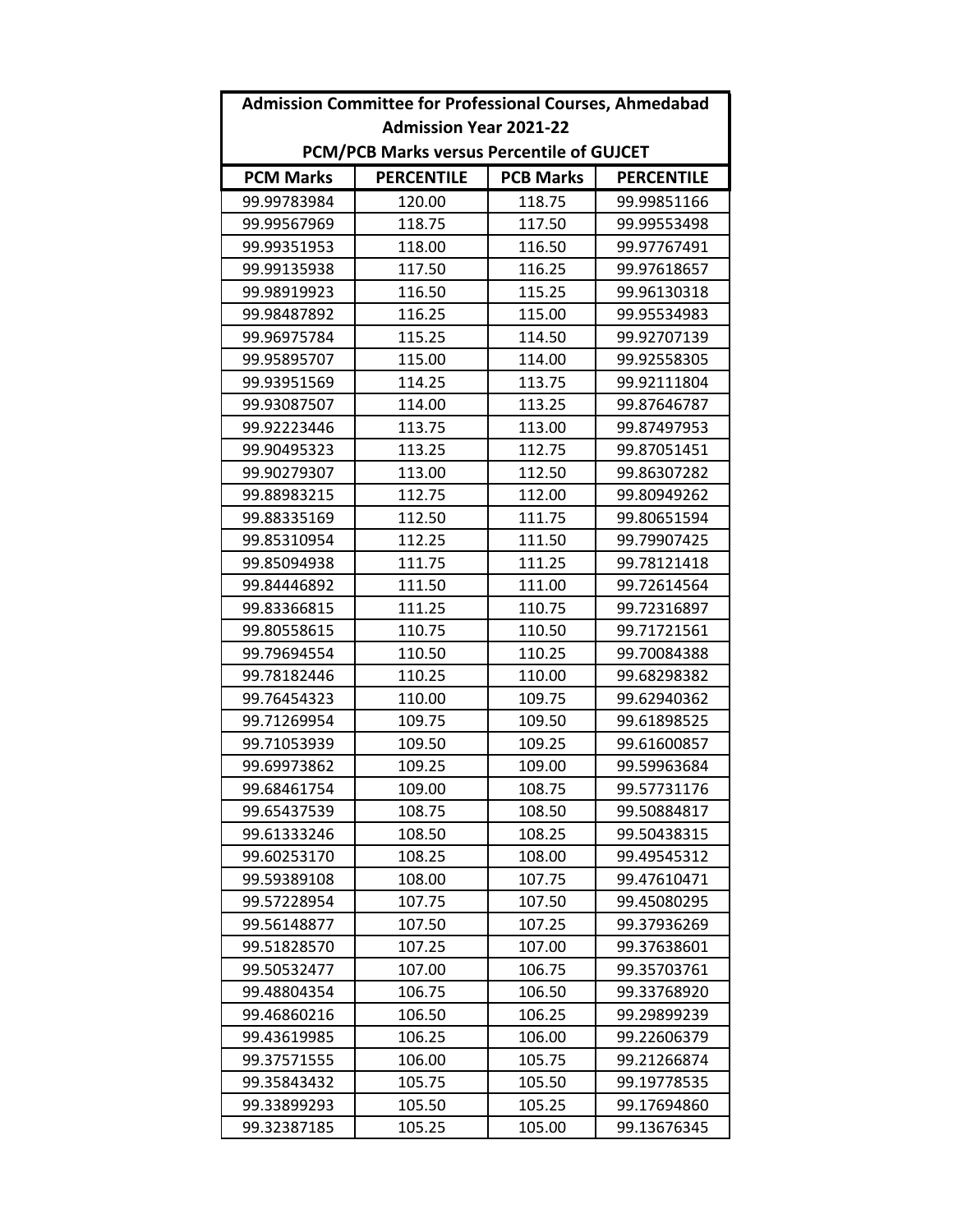| 99.30227032 | 105.00 | 104.75 | 99.05341648 |
|-------------|--------|--------|-------------|
| 99.26338755 | 104.75 | 104.50 | 99.03853309 |
| 99.25474693 | 104.50 | 104.25 | 99.02067302 |
| 99.23314539 | 104.25 | 104.00 | 98.98941791 |
| 99.21370401 | 104.00 | 103.75 | 98.94774442 |
| 99.18346186 | 103.75 | 103.50 | 98.85546741 |
| 99.13377832 | 103.50 | 103.25 | 98.83463066 |
| 99.11433694 | 103.25 | 103.00 | 98.81677060 |
| 99.08841509 | 103.00 | 102.75 | 98.78849216 |
| 99.05385263 | 102.75 | 102.50 | 98.75723704 |
| 99.01713001 | 102.50 | 102.25 | 98.67240173 |
| 98.97392694 | 102.25 | 102.00 | 98.65007664 |
| 98.93504417 | 102.00 | 101.75 | 98.63370492 |
| 98.90696217 | 101.75 | 101.50 | 98.59947312 |
| 98.87455986 | 101.50 | 101.25 | 98.55928797 |
| 98.83351694 | 101.25 | 101.00 | 98.45659259 |
| 98.76871233 | 101.00 | 100.75 | 98.44468588 |
| 98.74927094 | 100.75 | 100.50 | 98.40896575 |
| 98.72766941 | 100.50 | 100.25 | 98.37473395 |
| 98.67582571 | 100.25 | 100.00 | 98.34199050 |
| 98.63478279 | 100.00 | 99.75  | 98.25417851 |
| 98.57645864 | 99.75  | 99.50  | 98.23334176 |
| 98.53973602 | 99.50  | 99.25  | 98.20208665 |
| 98.50949387 | 99.25  | 99.00  | 98.16934319 |
| 98.47277126 | 99.00  | 98.75  | 98.12320469 |
| 98.44900956 | 98.75  | 98.50  | 98.01604429 |
| 98.37124403 | 98.50  | 98.25  | 97.99371920 |
| 98.33668157 | 98.25  | 98.00  | 97.95948741 |
| 98.29779880 | 98.00  | 97.75  | 97.90739555 |
| 98.26755665 | 97.75  | 97.50  | 97.86274538 |
| 98.23083403 | 97.50  | 97.25  | 97.78535176 |
| 98.15522865 | 97.25  | 97.00  | 97.75707333 |
| 98.11202557 | 97.00  | 96.75  | 97.72581821 |
| 98.07098265 | 96.75  | 96.50  | 97.67819137 |
| 98.01697880 | 96.50  | 96.25  | 97.63056452 |
| 97.96729527 | 96.25  | 96.00  | 97.52935748 |
| 97.87872896 | 96.00  | 95.75  | 97.50554406 |
| 97.84848681 | 95.75  | 95.50  | 97.45791721 |
| 97.80528373 | 95.50  | 95.25  | 97.41177871 |
| 97.74695958 | 95.25  | 95.00  | 97.37605858 |
| 97.68647527 | 95.00  | 94.75  | 97.28526991 |
| 97.59790897 | 94.75  | 94.50  | 97.26145648 |
| 97.55470589 | 94.50  | 94.25  | 97.20936462 |
| 97.50286220 | 94.25  | 94.00  | 97.15429609 |
| 97.44669820 | 94.00  | 93.75  | 97.11708761 |
| 97.40133497 | 93.75  | 93.50  | 97.01588057 |
| 97.28036636 | 93.50  | 93.25  | 96.96230037 |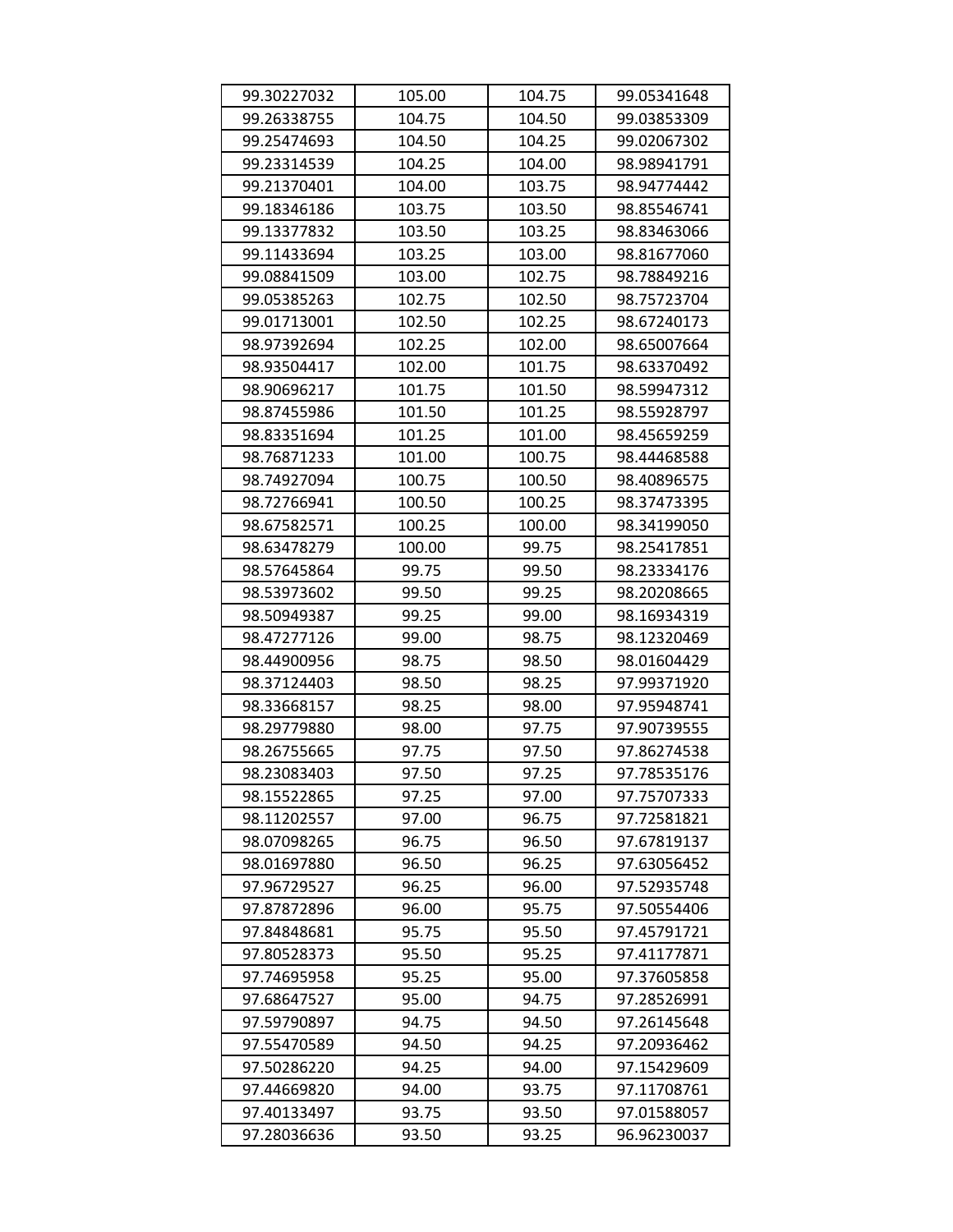| 97.22852267 | 93.25 | 93.00 | 96.91318519 |
|-------------|-------|-------|-------------|
| 97.19612036 | 93.00 | 92.75 | 96.85811665 |
| 97.13779621 | 92.75 | 92.50 | 96.79709476 |
| 97.08595251 | 92.50 | 92.25 | 96.70928276 |
| 97.01250729 | 92.25 | 92.00 | 96.65421423 |
| 96.96714406 | 92.00 | 91.75 | 96.61551742 |
| 96.91530036 | 91.75 | 91.50 | 96.57235559 |
| 96.86129652 | 91.50 | 91.25 | 96.51579871 |
| 96.82025360 | 91.25 | 91.00 | 96.43096340 |
| 96.72520683 | 91.00 | 90.75 | 96.37738320 |
| 96.67336314 | 90.75 | 90.50 | 96.33273303 |
| 96.61719914 | 90.50 | 90.25 | 96.27915283 |
| 96.54807422 | 90.25 | 90.00 | 96.22557263 |
| 96.48326960 | 90.00 | 89.75 | 96.13627230 |
| 96.40118376 | 89.75 | 89.50 | 96.09311047 |
| 96.35150022 | 89.50 | 89.25 | 96.02464689 |
| 96.28885576 | 89.25 | 89.00 | 95.97850838 |
| 96.23917222 | 89.00 | 88.75 | 95.91748649 |
| 96.17868792 | 88.75 | 88.50 | 95.82372114 |
| 96.07500054 | 88.50 | 88.25 | 95.77311762 |
| 95.99507484 | 88.25 | 88.00 | 95.71804908 |
| 95.93027023 | 88.00 | 87.75 | 95.67042224 |
| 95.86114531 | 87.75 | 87.50 | 95.61535370 |
| 95.81362192 | 87.50 | 87.25 | 95.50968164 |
| 95.70993454 | 87.25 | 87.00 | 95.46056646 |
| 95.67105177 | 87.00 | 86.75 | 95.40252124 |
| 95.61056747 | 86.75 | 86.50 | 95.34596436 |
| 95.54792301 | 86.50 | 86.25 | 95.29536084 |
| 95.48095824 | 86.25 | 86.00 | 95.20010716 |
| 95.37727086 | 86.00 | 85.75 | 95.14206194 |
| 95.32758732 | 85.75 | 85.50 | 95.07508669 |
| 95.25414209 | 85.50 | 85.25 | 95.01704148 |
| 95.21309917 | 85.25 | 85.00 | 94.97239131 |
| 95.13965394 | 85.00 | 84.75 | 94.88160264 |
| 95.05324779 | 84.75 | 84.50 | 94.81760407 |
| 95.00140409 | 84.50 | 84.25 | 94.75509383 |
| 94.93659948 | 84.25 | 84.00 | 94.70002530 |
| 94.88259564 | 84.00 | 83.75 | 94.63602673 |
| 94.81563087 | 83.75 | 83.50 | 94.53630802 |
| 94.72058410 | 83.50 | 83.25 | 94.47230945 |
| 94.64497872 | 83.25 | 83.00 | 94.41128756 |
| 94.58449441 | 83.00 | 82.75 | 94.36663739 |
| 94.50672887 | 82.75 | 82.50 | 94.29519713 |
| 94.41816257 | 82.50 | 82.25 | 94.19547842 |
| 94.30583457 | 82.25 | 82.00 | 94.13296819 |
| 94.23670965 | 82.00 | 81.75 | 94.07194630 |
| 94.15678396 | 81.75 | 81.50 | 94.01241274 |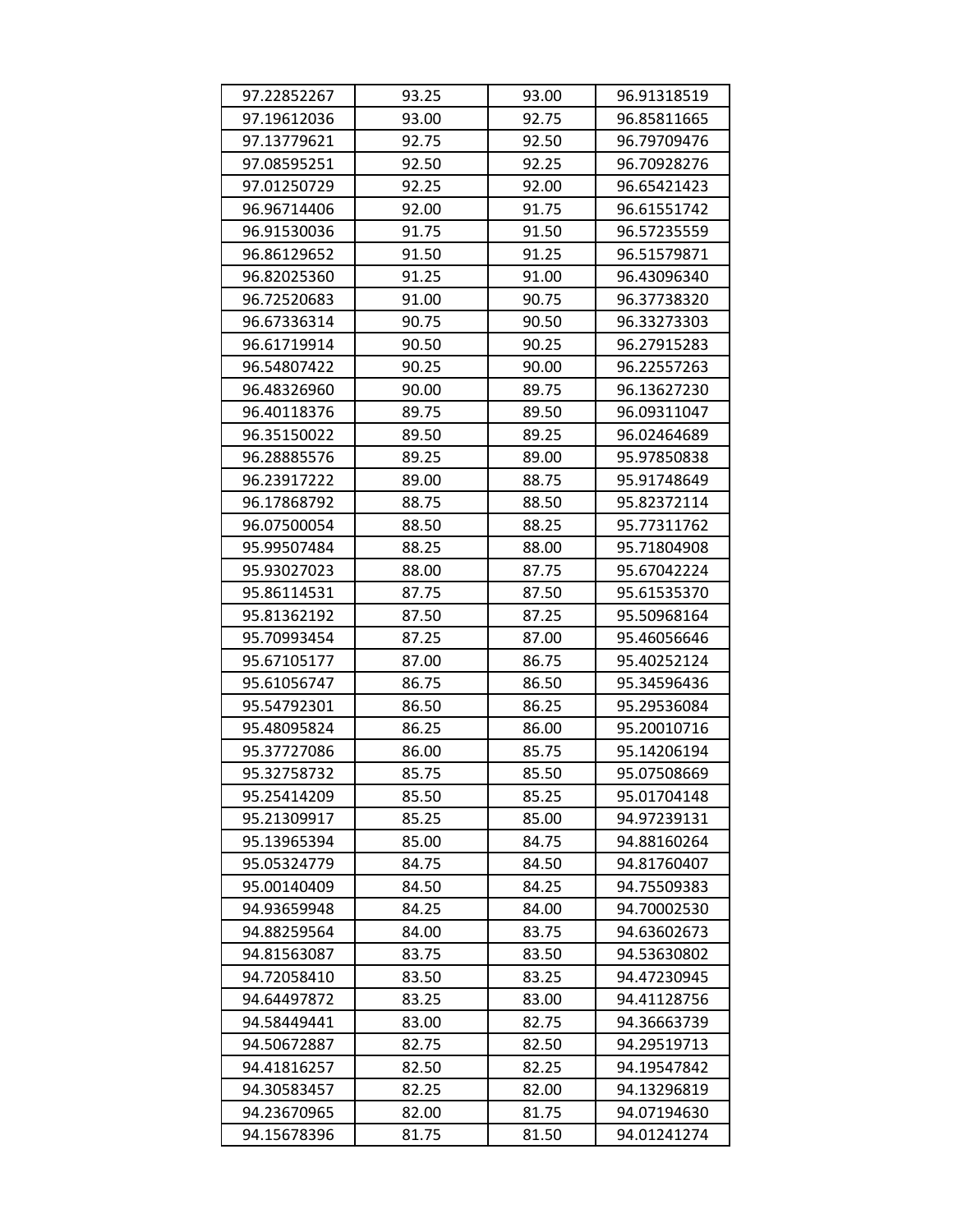| 94.07253796 | 81.50 | 81.25 | 93.94841417 |
|-------------|-------|-------|-------------|
| 94.00989350 | 81.25 | 81.00 | 93.87250889 |
| 93.92348735 | 81.00 | 80.75 | 93.81297533 |
| 93.88460458 | 80.75 | 80.50 | 93.76534849 |
| 93.80899920 | 80.50 | 80.25 | 93.68646653 |
| 93.75067504 | 80.25 | 80.00 | 93.62246796 |
| 93.67938997 | 80.00 | 79.75 | 93.50191251 |
| 93.56058151 | 79.75 | 79.50 | 93.44386729 |
| 93.48929643 | 79.50 | 79.25 | 93.39772879 |
| 93.43745274 | 79.25 | 79.00 | 93.33224188 |
| 93.37264813 | 79.00 | 78.75 | 93.26824331 |
| 93.29272244 | 78.75 | 78.50 | 93.18191965 |
| 93.19551552 | 78.50 | 78.25 | 93.10601437 |
| 93.13719136 | 78.25 | 78.00 | 93.01820238 |
| 93.08318752 | 78.00 | 77.75 | 92.93634374 |
| 93.00974229 | 77.75 | 77.50 | 92.86788015 |
| 92.93629706 | 77.50 | 77.25 | 92.75030138 |
| 92.79804722 | 77.25 | 77.00 | 92.69374451 |
| 92.72676214 | 77.00 | 76.75 | 92.61486255 |
| 92.64899660 | 76.75 | 76.50 | 92.53746893 |
| 92.58203184 | 76.50 | 76.25 | 92.44519192 |
| 92.51290691 | 76.25 | 76.00 | 92.34100820 |
| 92.40273907 | 76.00 | 75.75 | 92.26659125 |
| 92.33145399 | 75.75 | 75.50 | 92.18324428 |
| 92.25800877 | 75.50 | 75.25 | 92.12371072 |
| 92.18240338 | 75.25 | 75.00 | 92.05524713 |
| 92.11111831 | 75.00 | 74.75 | 91.93171501 |
| 91.99014969 | 74.75 | 74.50 | 91.86622810 |
| 91.93182554 | 74.50 | 74.25 | 91.78734614 |
| 91.86918108 | 74.25 | 74.00 | 91.72334757 |
| 91.78277493 | 74.00 | 73.75 | 91.63851225 |
| 91.69852893 | 73.75 | 73.50 | 91.50902677 |
| 91.60132201 | 73.50 | 73.25 | 91.43460983 |
| 91.50627524 | 73.25 | 73.00 | 91.35275119 |
| 91.43499017 | 73.00 | 72.75 | 91.26345086 |
| 91.35074417 | 72.75 | 72.50 | 91.20391730 |
| 91.27729894 | 72.50 | 72.25 | 91.06847847 |
| 91.14768971 | 72.25 | 72.00 | 91.00001488 |
| 91.06560387 | 72.00 | 71.75 | 90.91666790 |
| 90.96407664 | 71.75 | 71.50 | 90.82885591 |
| 90.87551033 | 71.50 | 71.25 | 90.73657890 |
| 90.79126433 | 71.25 | 71.00 | 90.62197681 |
| 90.65301449 | 71.00 | 70.75 | 90.55053654 |
| 90.56876849 | 70.75 | 70.50 | 90.45081784 |
| 90.48884280 | 70.50 | 70.25 | 90.36747086 |
| 90.41323742 | 70.25 | 70.00 | 90.28263555 |
| 90.33547188 | 70.00 | 69.75 | 90.15910342 |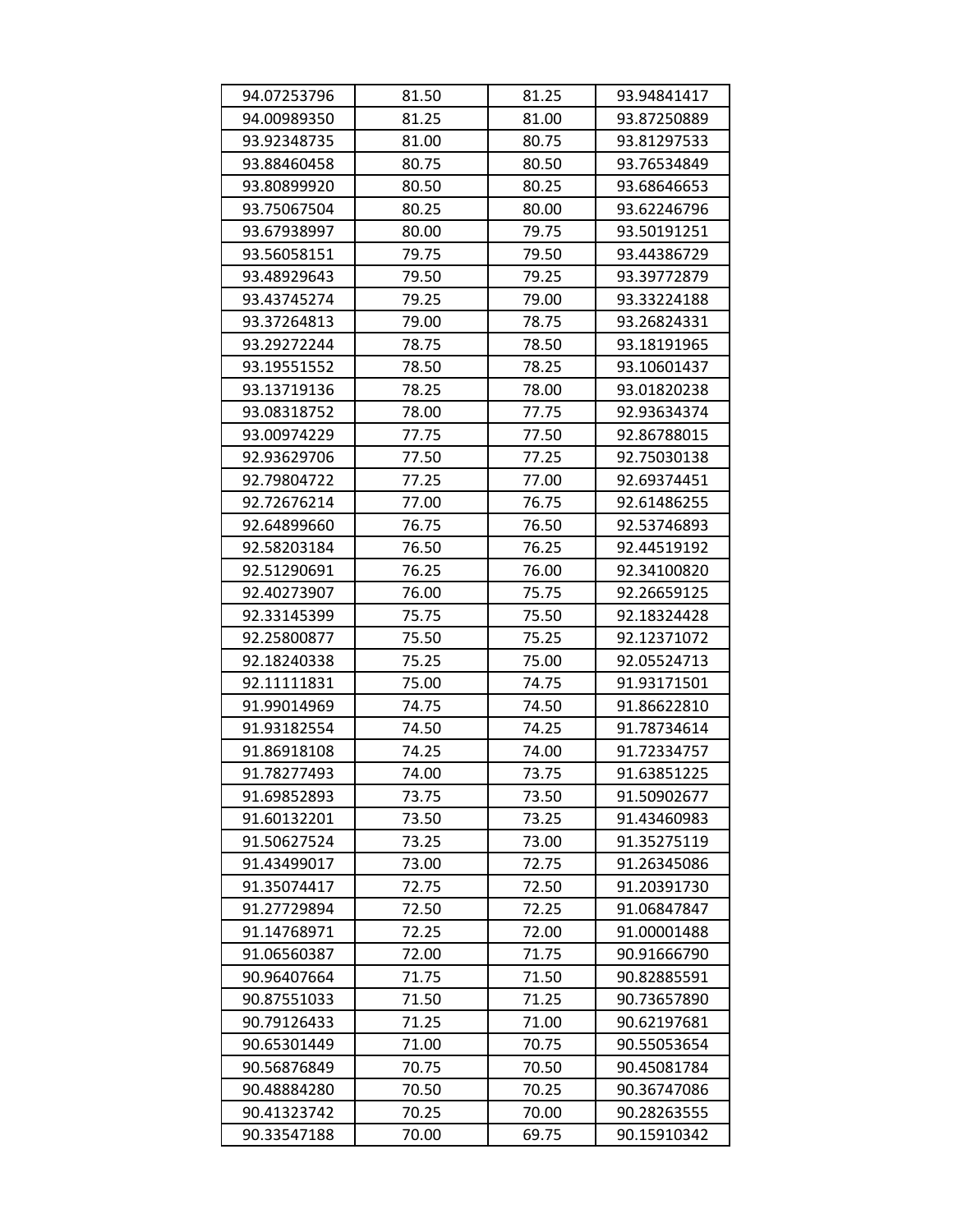| 90.19290173 | 69.75 | 69.50 | 90.08617482 |
|-------------|-------|-------|-------------|
| 90.10001512 | 69.50 | 69.25 | 89.98645611 |
| 90.02440973 | 69.25 | 69.00 | 89.89120242 |
| 89.93152312 | 69.00 | 68.75 | 89.78701870 |
| 89.81703497 | 68.75 | 68.50 | 89.65306821 |
| 89.70470697 | 68.50 | 68.25 | 89.57269791 |
| 89.62262113 | 68.25 | 68.00 | 89.49232761 |
| 89.52757436 | 68.00 | 67.75 | 89.39260890 |
| 89.44332836 | 67.75 | 67.50 | 89.28842518 |
| 89.34612144 | 67.50 | 67.25 | 89.16340472 |
| 89.21867236 | 67.25 | 67.00 | 89.06368602 |
| 89.13010606 | 67.00 | 66.75 | 88.97885070 |
| 89.02209837 | 66.75 | 66.50 | 88.88210867 |
| 88.93353206 | 66.50 | 66.25 | 88.78685499 |
| 88.83200483 | 66.25 | 66.00 | 88.64397446 |
| 88.71967684 | 66.00 | 65.75 | 88.54574409 |
| 88.61814961 | 65.75 | 65.50 | 88.44156037 |
| 88.52310284 | 65.50 | 65.25 | 88.34184167 |
| 88.43021623 | 65.25 | 65.00 | 88.25551801 |
| 88.29844684 | 65.00 | 64.75 | 88.13198589 |
| 88.18611885 | 64.75 | 64.50 | 88.03822054 |
| 88.09539239 | 64.50 | 64.25 | 87.93552516 |
| 88.00034562 | 64.25 | 64.00 | 87.83729479 |
| 87.89017778 | 64.00 | 63.75 | 87.73013439 |
| 87.79081070 | 63.75 | 63.50 | 87.59023054 |
| 87.65688116 | 63.50 | 63.25 | 87.48455848 |
| 87.57047501 | 63.25 | 63.00 | 87.38037476 |
| 87.48838917 | 63.00 | 62.75 | 87.27619104 |
| 87.38470179 | 62.75 | 62.50 | 87.18093735 |
| 87.28749486 | 62.50 | 62.25 | 87.04401018 |
| 87.13844425 | 62.25 | 62.00 | 86.93833812 |
| 87.02179595 | 62.00 | 61.75 | 86.82671270 |
| 86.95915149 | 61.75 | 61.50 | 86.72104064 |
| 86.84250318 | 61.50 | 61.25 | 86.60197353 |
| 86.74313611 | 61.25 | 61.00 | 86.44867463 |
| 86.56384334 | 61.00 | 60.75 | 86.35342094 |
| 86.44287473 | 60.75 | 60.50 | 86.25667892 |
| 86.34782796 | 60.50 | 60.25 | 86.13612347 |
| 86.22901950 | 60.25 | 60.00 | 86.03045141 |
| 86.13397273 | 60.00 | 59.75 | 85.87715251 |
| 85.98276197 | 59.75 | 59.50 | 85.77594546 |
| 85.86179335 | 59.50 | 59.25 | 85.67027340 |
| 85.75594582 | 59.25 | 59.00 | 85.55567131 |
| 85.63065690 | 59.00 | 58.75 | 85.43213918 |
| 85.53128982 | 58.75 | 58.50 | 85.25205018 |
| 85.40168059 | 58.50 | 58.25 | 85.16274985 |
| 85.29583306 | 58.25 | 58.00 | 85.05410111 |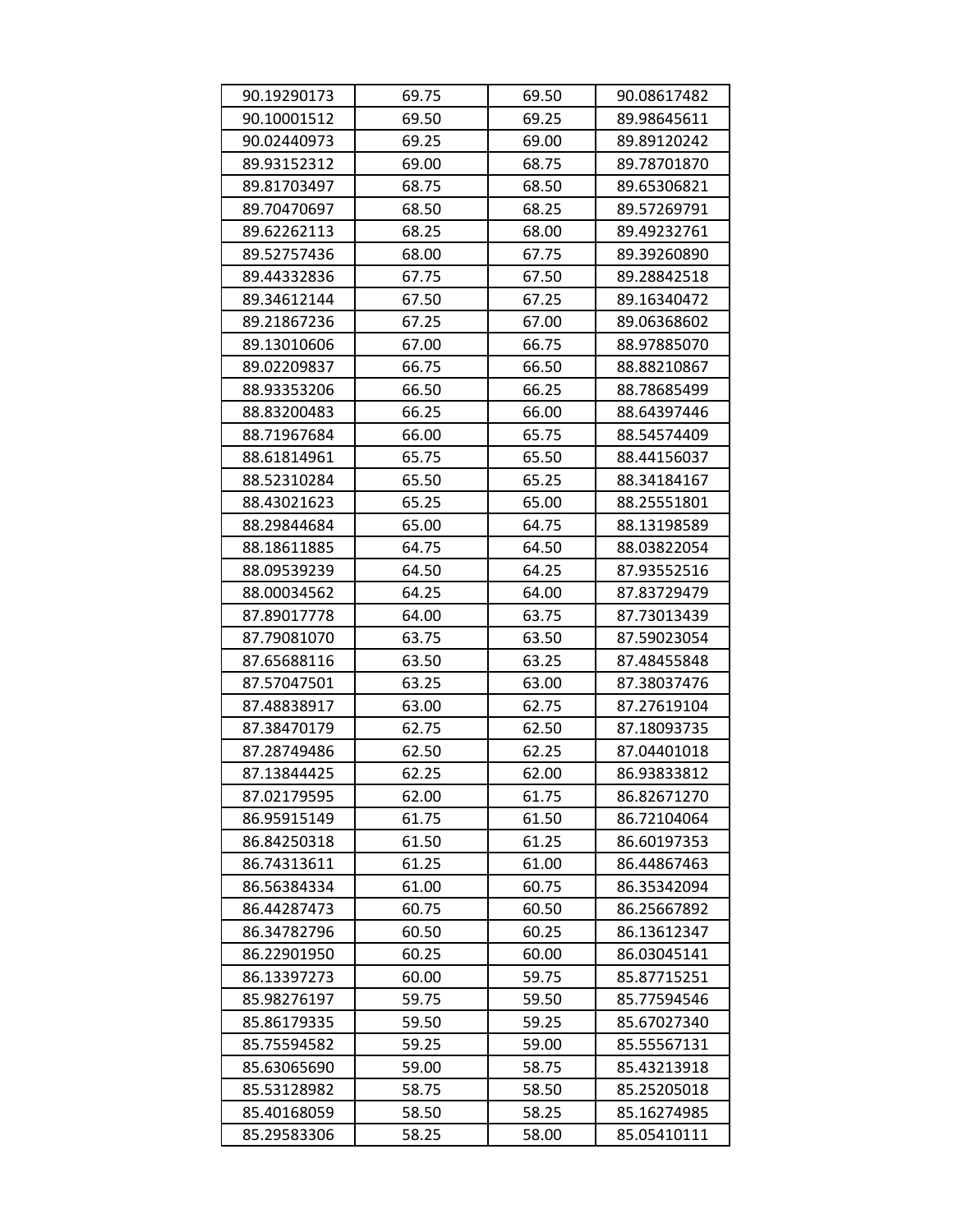| 85.20510660 | 58.00 | 57.75 | 84.94694071 |
|-------------|-------|-------|-------------|
| 85.09925906 | 57.75 | 57.50 | 84.84126866 |
| 84.98261076 | 57.50 | 57.25 | 84.65224962 |
| 84.81627891 | 57.25 | 57.00 | 84.52127580 |
| 84.69747045 | 57.00 | 56.75 | 84.41262706 |
| 84.60890415 | 56.75 | 56.50 | 84.29653663 |
| 84.50737692 | 56.50 | 56.25 | 84.16705115 |
| 84.38856846 | 56.25 | 56.00 | 83.97952045 |
| 84.21143585 | 56.00 | 55.75 | 83.86640670 |
| 84.11206877 | 55.75 | 55.50 | 83.73692122 |
| 83.99974078 | 55.50 | 55.25 | 83.62529580 |
| 83.87445186 | 55.25 | 55.00 | 83.49878700 |
| 83.73620201 | 55.00 | 54.75 | 83.30083793 |
| 83.54610848 | 54.75 | 54.50 | 83.17135245 |
| 83.45106171 | 54.50 | 54.25 | 83.05526202 |
| 83.32793294 | 54.25 | 54.00 | 82.92279986 |
| 83.21128464 | 54.00 | 53.75 | 82.81415112 |
| 83.08599572 | 53.75 | 53.50 | 82.62810876 |
| 82.89806234 | 53.50 | 53.25 | 82.50159996 |
| 82.75549219 | 53.25 | 53.00 | 82.34532438 |
| 82.63668373 | 53.00 | 52.75 | 82.21286222 |
| 82.53299634 | 52.75 | 52.50 | 82.08040006 |
| 82.40986758 | 52.50 | 52.25 | 81.89882272 |
| 82.20249281 | 52.25 | 52.00 | 81.77380225 |
| 82.10312574 | 52.00 | 51.75 | 81.63985176 |
| 81.97135636 | 51.75 | 51.50 | 81.48952953 |
| 81.82878620 | 51.50 | 51.25 | 81.35855571 |
| 81.68621605 | 51.25 | 51.00 | 81.13976990 |
| 81.48100144 | 51.00 | 50.75 | 80.99391269 |
| 81.33411098 | 50.75 | 50.50 | 80.87633392 |
| 81.18290022 | 50.50 | 50.25 | 80.70368661 |
| 81.04249022 | 50.25 | 50.00 | 80.55038771 |
| 80.92800207 | 50.00 | 49.75 | 80.32862522 |
| 80.67958438 | 49.75 | 49.50 | 80.17681465 |
| 80.56941654 | 49.50 | 49.25 | 80.05774754 |
| 80.45060808 | 49.25 | 49.00 | 79.87170518 |
| 80.27779577 | 49.00 | 48.75 | 79.71989462 |
| 80.12874516 | 48.75 | 48.50 | 79.45645864 |
| 79.92785086 | 48.50 | 48.25 | 79.31506645 |
| 79.78096040 | 48.25 | 48.00 | 79.15432585 |
| 79.63406994 | 48.00 | 47.75 | 79.01293366 |
| 79.45909748 | 47.75 | 47.50 | 78.85665808 |
| 79.31436718 | 47.50 | 47.25 | 78.57387369 |
| 79.08755103 | 47.25 | 47.00 | 78.41313310 |
| 78.95362149 | 47.00 | 46.75 | 78.25388084 |
| 78.81105134 | 46.75 | 46.50 | 78.05295509 |
| 78.67928196 | 46.50 | 46.25 | 77.88626114 |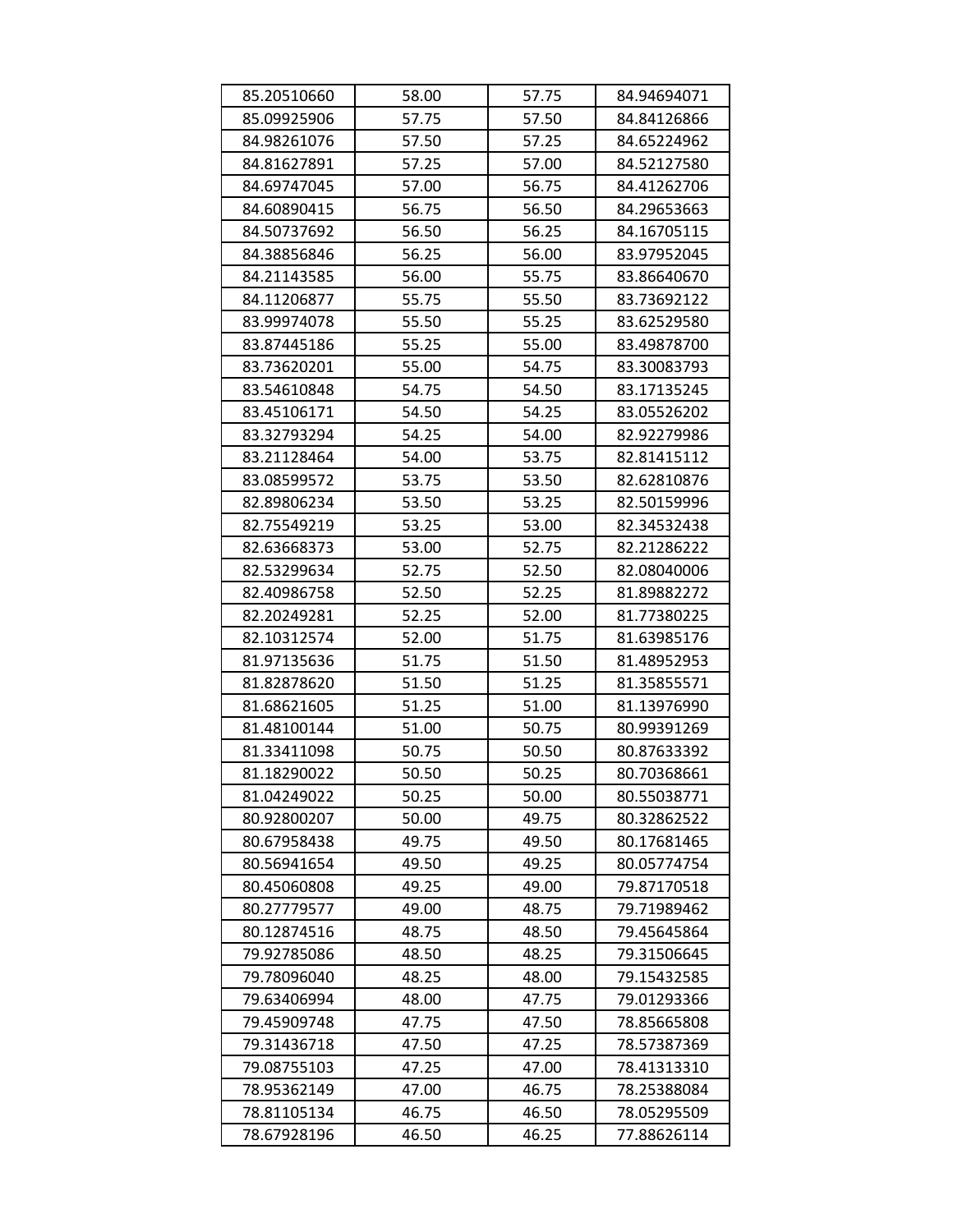| 78.52591104 | 46.25 | 46.00 | 77.60198842 |
|-------------|-------|-------|-------------|
| 78.28829412 | 46.00 | 45.75 | 77.45910788 |
| 78.14356382 | 45.75 | 45.50 | 77.27306553 |
| 78.00099367 | 45.50 | 45.25 | 77.10041822 |
| 77.84546259 | 45.25 | 45.00 | 76.93372427 |
| 77.68777136 | 45.00 | 44.75 | 76.61373141 |
| 77.43719352 | 44.75 | 44.50 | 76.41875902 |
| 77.27518199 | 44.50 | 44.25 | 76.22527497 |
| 77.11749076 | 44.25 | 44.00 | 76.03030257 |
| 76.93171753 | 44.00 | 43.75 | 75.84426022 |
| 76.77618646 | 43.75 | 43.50 | 75.51384899 |
| 76.49968677 | 43.50 | 43.25 | 75.31738826 |
| 76.33767524 | 43.25 | 43.00 | 75.10455580 |
| 76.17134339 | 43.00 | 42.75 | 74.92297846 |
| 75.99637094 | 42.75 | 42.50 | 74.72949441 |
| 75.82787894 | 42.50 | 42.25 | 74.37229308 |
| 75.50817618 | 42.25 | 42.00 | 74.16839065 |
| 75.36992633 | 42.00 | 41.75 | 73.99425501 |
| 75.20359449 | 41.75 | 41.50 | 73.80225929 |
| 75.01134080 | 41.50 | 41.25 | 73.58496182 |
| 74.82124727 | 41.25 | 41.00 | 73.19650538 |
| 74.54042727 | 41.00 | 40.75 | 72.98664960 |
| 74.39353681 | 40.75 | 40.50 | 72.76637544 |
| 74.21856436 | 40.50 | 40.25 | 72.54014794 |
| 74.01550990 | 40.25 | 40.00 | 72.28415365 |
| 73.80381483 | 40.00 | 39.75 | 71.85997707 |
| 73.46035037 | 39.75 | 39.50 | 71.64714462 |
| 73.26593653 | 39.50 | 39.25 | 71.40901040 |
| 73.07584300 | 39.25 | 39.00 | 71.16343449 |
| 72.88142915 | 39.00 | 38.75 | 70.89702183 |
| 72.68701531 | 38.75 | 38.50 | 70.49219366 |
| 72.33707039 | 38.50 | 38.25 | 70.24810608 |
| 72.13617609 | 38.25 | 38.00 | 70.02187858 |
| 71.99360594 | 38.00 | 37.75 | 69.74802423 |
| 71.81215302 | 37.75 | 37.50 | 69.47119320 |
| 71.59613764 | 37.50 | 37.25 | 69.00980815 |
| 71.23539195 | 37.25 | 37.00 | 68.79548735 |
| 71.01073596 | 37.00 | 36.75 | 68.55735313 |
| 70.78607996 | 36.75 | 36.50 | 68.30433553 |
| 70.58734581 | 36.50 | 36.25 | 68.04834124 |
| 70.34972890 | 36.25 | 36.00 | 67.53039932 |
| 69.93281921 | 36.00 | 35.75 | 67.27738171 |
| 69.71896399 | 35.75 | 35.50 | 66.97524892 |
| 69.45542522 | 35.50 | 35.25 | 66.68502284 |
| 69.27613246 | 35.25 | 35.00 | 66.41265683 |
| 68.97587108 | 35.00 | 34.75 | 65.78160115 |
| 68.56328170 | 34.75 | 34.50 | 65.47053833 |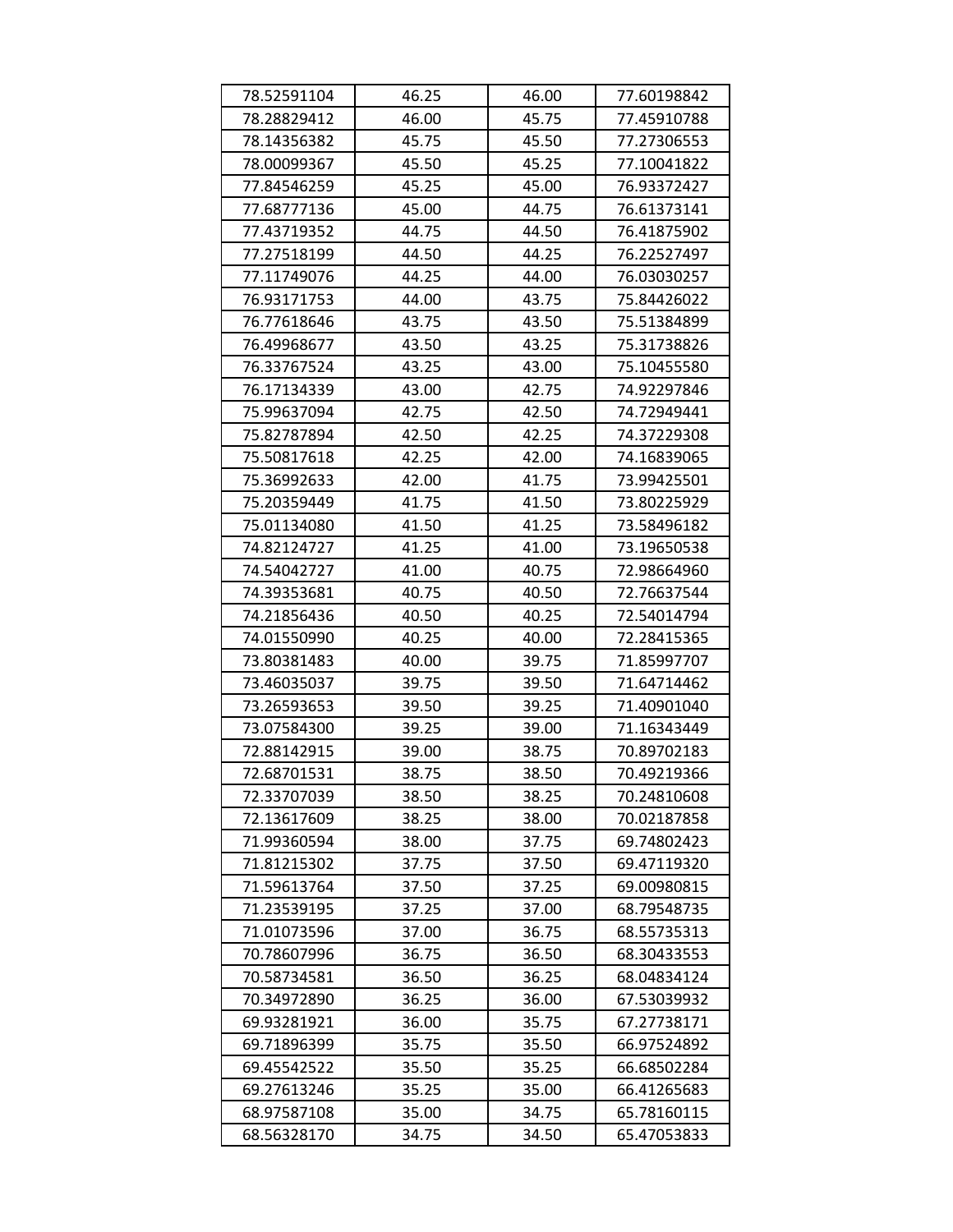| 68.34726632 | 34.50 | 34.25 | 65.15501049 |
|-------------|-------|-------|-------------|
| 68.13125094 | 34.25 | 34.00 | 64.84692434 |
| 67.86987233 | 34.00 | 33.75 | 64.54776823 |
| 67.63441557 | 33.75 | 33.50 | 63.86462069 |
| 67.09437711 | 33.50 | 33.25 | 63.56695292 |
| 66.85243989 | 33.25 | 33.00 | 63.26184345 |
| 66.59106128 | 33.00 | 32.75 | 62.91803717 |
| 66.30808113 | 32.75 | 32.50 | 62.60102100 |
| 66.03158144 | 32.50 | 32.25 | 61.86875827 |
| 65.48938284 | 32.25 | 32.00 | 61.59639226 |
| 65.22800423 | 32.00 | 31.75 | 61.28086442 |
| 64.99470762 | 31.75 | 31.50 | 60.94896486 |
| 64.71388762 | 31.50 | 31.25 | 60.55604339 |
| 64.45898948 | 31.25 | 31.00 | 59.76127044 |
| 63.77206057 | 31.00 | 30.75 | 59.45764931 |
| 63.51284211 | 30.75 | 30.50 | 59.15998154 |
| 63.22986196 | 30.50 | 30.25 | 58.82361696 |
| 62.92960058 | 30.25 | 30.00 | 58.45302058 |
| 62.63365951 | 30.00 | 29.75 | 57.61359746 |
| 61.92728922 | 29.75 | 29.50 | 57.24746610 |
| 61.61190676 | 29.50 | 29.25 | 56.89472979 |
| 61.30948523 | 29.25 | 29.00 | 56.53901680 |
| 60.98546216 | 29.00 | 28.75 | 56.11930524 |
| 60.65495863 | 28.75 | 28.50 | 55.19653514 |
| 59.81897911 | 28.50 | 28.25 | 54.77087023 |
| 59.48847557 | 28.25 | 28.00 | 54.36753039 |
| 59.14501112 | 28.00 | 27.75 | 53.91209870 |
| 58.77994513 | 27.75 | 27.50 | 53.48345711 |
| 58.44728144 | 27.50 | 27.25 | 52.50561847 |
| 57.51841531 | 27.25 | 27.00 | 52.14097545 |
| 57.19007193 | 27.00 | 26.75 | 51.70638050 |
| 56.85524809 | 26.75 | 26.50 | 51.26732054 |
| 56.45561964 | 26.50 | 26.25 | 50.75682031 |
| 56.05383103 | 26.25 | 26.00 | 49.65098453 |
| 54.91326982 | 26.00 | 25.75 | 49.28336483 |
| 54.56764521 | 25.75 | 25.50 | 48.82346812 |
| 54.18529799 | 25.50 | 25.25 | 48.37994314 |
| 53.75758754 | 25.25 | 25.00 | 47.89772135 |
| 53.32555677 | 25.00 | 24.75 | 46.61179657 |
| 52.13099172 | 24.75 | 24.50 | 46.20399172 |
| 51.71408204 | 24.50 | 24.25 | 45.75004837 |
| 51.26260989 | 24.25 | 24.00 | 45.24698983 |
| 50.81329790 | 24.00 | 23.75 | 44.72011787 |
| 50.37694683 | 23.75 | 23.50 | 43.31661432 |
| 49.11325686 | 23.50 | 23.25 | 42.86267097 |
| 48.62938241 | 23.25 | 23.00 | 42.38937921 |
| 48.17575011 | 23.00 | 22.75 | 41.87887898 |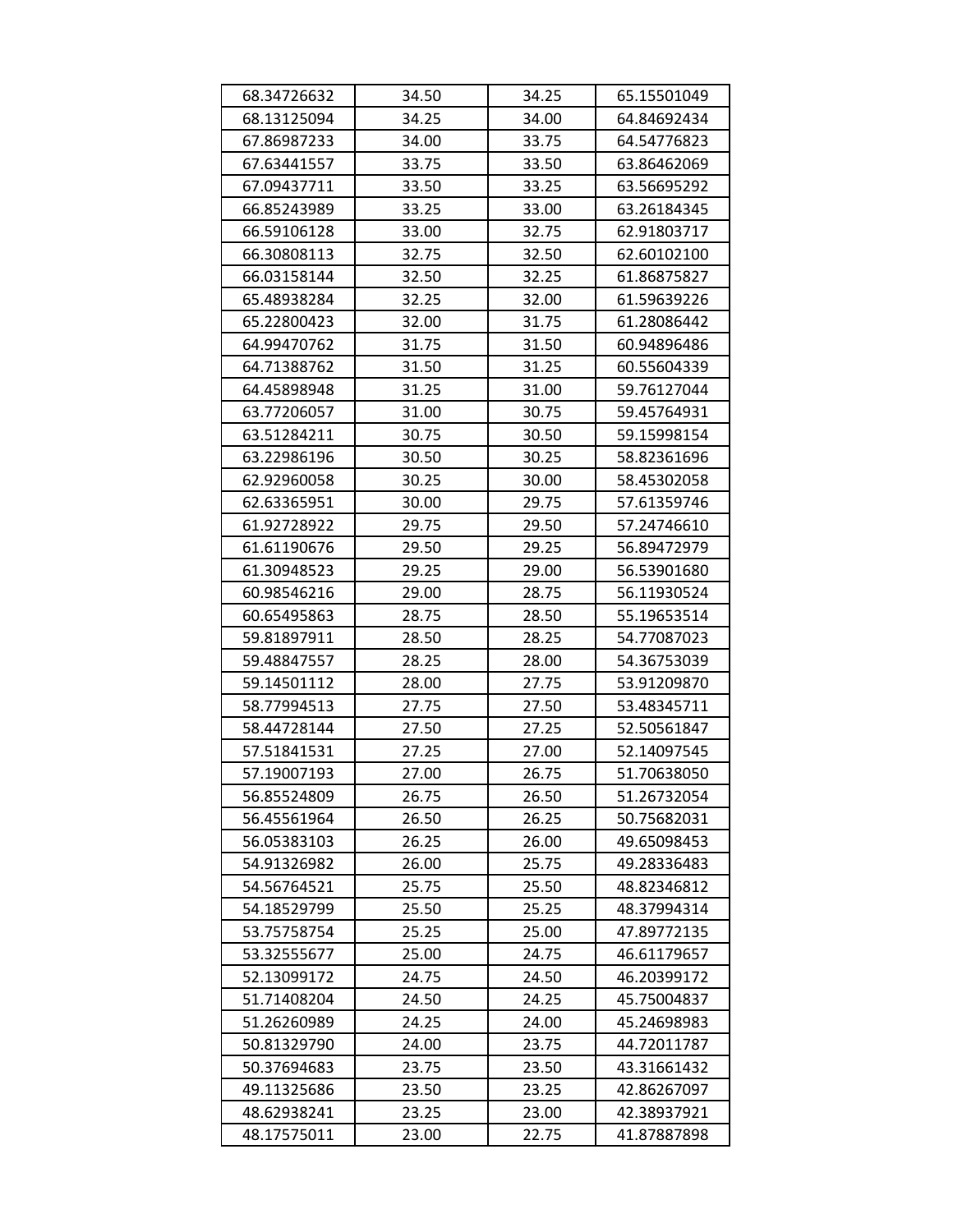| 47.66595381 | 22.75 | 22.50 | 41.32224024 |
|-------------|-------|-------|-------------|
| 47.05895059 | 22.50 | 22.25 | 39.88450490 |
| 45.59220616 | 22.25 | 22.00 | 39.40228311 |
| 45.14505432 | 22.00 | 21.75 | 38.88285284 |
| 44.70870325 | 21.75 | 21.50 | 38.38574766 |
| 44.16866480 | 21.50 | 21.25 | 37.85292235 |
| 43.62862635 | 21.25 | 21.00 | 36.33332837 |
| 42.09275700 | 21.00 | 20.75 | 35.79901471 |
| 41.62832393 | 20.75 | 20.50 | 35.29297950 |
| 41.05804333 | 20.50 | 20.25 | 34.74675914 |
| 40.53312595 | 20.25 | 20.00 | 34.19607376 |
| 39.95852504 | 20.00 | 19.75 | 32.65713137 |
| 38.26928477 | 19.75 | 19.50 | 32.10495765 |
| 37.75516816 | 19.50 | 19.25 | 31.64357260 |
| 37.23457110 | 19.25 | 19.00 | 31.11967732 |
| 36.62972803 | 19.00 | 18.75 | 30.56601527 |
| 35.95792020 | 18.75 | 18.50 | 28.92140082 |
| 34.09370747 | 18.50 | 18.25 | 28.36922710 |
| 33.58391117 | 18.25 | 18.00 | 27.87212192 |
| 33.04171256 | 18.00 | 17.75 | 27.32738990 |
| 32.48871319 | 17.75 | 17.50 | 26.70972927 |
| 31.78450305 | 17.50 | 17.25 | 25.00558127 |
| 30.06070032 | 17.25 | 17.00 | 24.51740612 |
| 29.49257987 | 17.00 | 16.75 | 23.97118575 |
| 28.92661957 | 16.75 | 16.50 | 23.41454702 |
| 28.24401097 | 16.50 | 16.25 | 22.86832666 |
| 27.66292960 | 16.25 | 16.00 | 21.32938427 |
| 25.89376363 | 16.00 | 15.75 | 20.85311583 |
| 25.32780333 | 15.75 | 15.50 | 20.34410394 |
| 24.76184304 | 15.50 | 15.25 | 19.80979029 |
| 24.20884366 | 15.25 | 15.00 | 19.28887169 |
| 23.58455922 | 15.00 | 14.75 | 17.85560136 |
| 21.80243233 | 14.75 | 14.50 | 17.40761136 |
| 21.26023372 | 14.50 | 14.25 | 16.94176130 |
| 20.72451558 | 14.25 | 14.00 | 16.48037625 |
| 20.13911390 | 14.00 | 13.75 | 15.95052761 |
| 19.56451299 | 13.75 | 13.50 | 14.54404738 |
| 17.92711641 | 13.50 | 13.25 | 14.16749765 |
| 17.39787872 | 13.25 | 13.00 | 13.72694935 |
| 16.86432073 | 13.00 | 12.75 | 13.30723779 |
| 16.31996198 | 12.75 | 12.50 | 12.88008453 |
| 15.76912276 | 12.50 | 12.25 | 11.64625161 |
| 14.22245263 | 12.25 | 12.00 | 11.32625876 |
| 13.74721880 | 12.00 | 11.75 | 11.00775424 |
| 13.25470373 | 11.75 | 11.50 | 10.63566952 |
| 12.76866912 | 11.50 | 11.25 | 10.23232969 |
| 12.30207590 | 11.25 | 11.00 | 09.11905222 |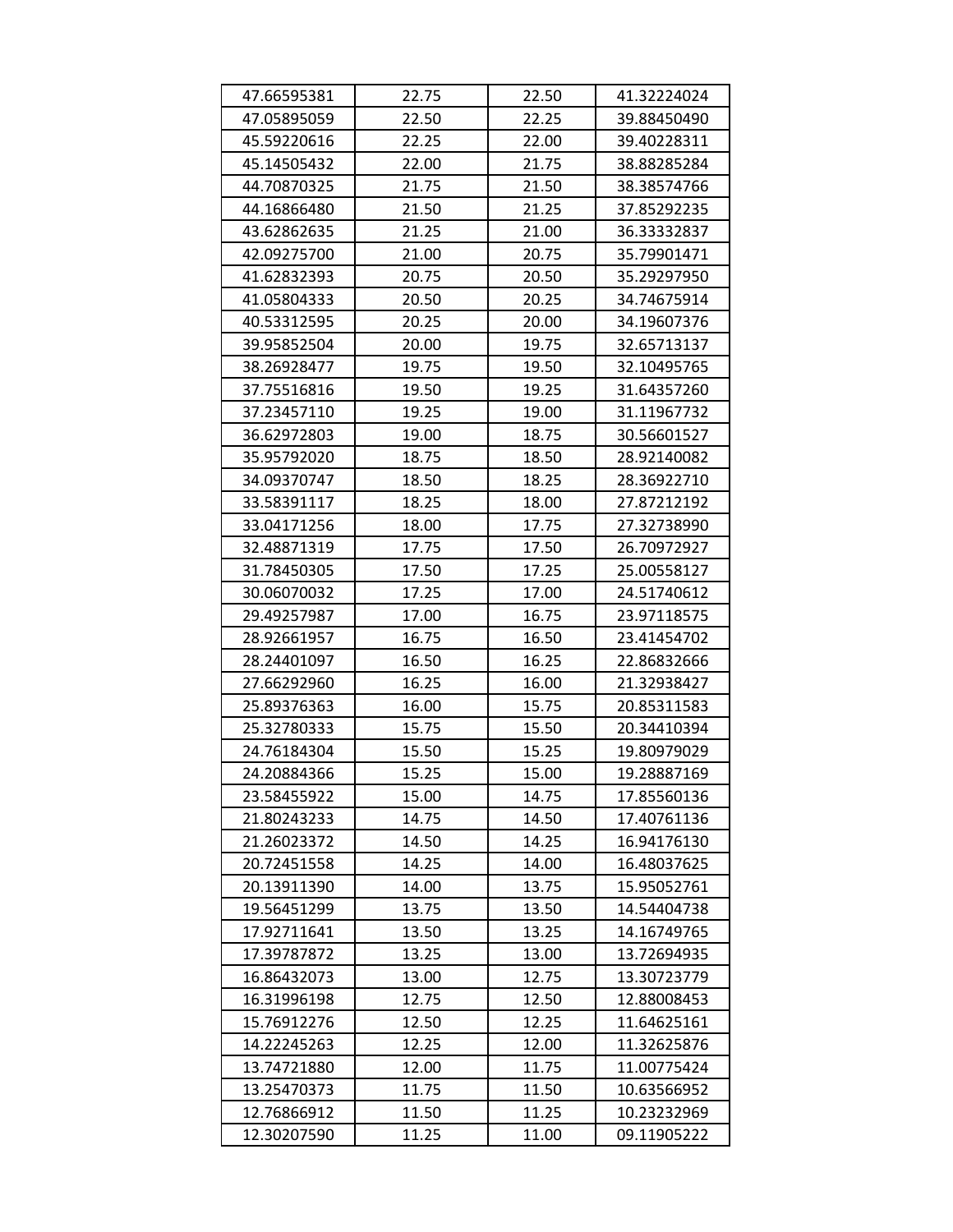| 11.01462424 | 11.00   | 10.75   | 08.77524594 |
|-------------|---------|---------|-------------|
| 10.59123409 | 10.75   | 10.50   | 08.44632305 |
| 10.20888687 | 10.50   | 10.25   | 08.15758531 |
| 09.81573888 | 10.25   | 10.00   | 07.88224262 |
| 09.35562612 | 10.00   | 9.75    | 06.86868386 |
| 08.19562352 | 9.75    | 9.50    | 06.59185283 |
| 07.84783876 | 9.50    | 9.25    | 06.32395183 |
| 07.53677661 | 9.25    | 9.00    | 06.03074908 |
| 07.19331216 | 9.00    | 8.75    | 05.74201134 |
| 06.87360940 | 8.75    | 8.50    | 04.91895994 |
| 05.98578618 | 8.50    | 8.25    | 04.70166247 |
| 05.67688419 | 8.25    | 8.00    | 04.47841164 |
| 05.38958373 | 8.00    | 7.75    | 04.26111417 |
| 05.08284189 | 7.75    | 7.50    | 04.02297995 |
| 04.82146328 | 7.50    | 7.25    | 03.39936596 |
| 04.16045622 | 7.25    | 7.00    | 03.21332360 |
| 03.94228069 | 7.00    | 6.75    | 03.04365297 |
| 03.74354654 | 6.75    | 6.50    | 02.87249400 |
| 03.54913269 | 6.50    | 6.25    | 02.74152018 |
| 03.32447670 | 6.25    | 6.00    | 02.21464823 |
| 02.81468040 | 6.00    | 5.75    | 02.10153447 |
| 02.64402825 | 5.75    | 5.50    | 02.01074580 |
| 02.51873933 | 5.50    | 5.25    | 01.90060873 |
| 02.35888795 | 5.25    | 5.00    | 01.79940168 |
| 02.17959518 | 5.00    | 4.75    | 01.47494381 |
| 01.78644719 | 4.75    | 4.50    | 01.39308517 |
| 01.66115827 | 4.50    | 4.25    | 01.30229650 |
| 01.55963104 | 4.25    | 4.00    | 01.22490288 |
| 01.44082258 | 4.00    | 3.75    | 01.14750926 |
| 01.34361566 | 3.75    | 3.50    | 00.93170012 |
| 01.07143628 | 3.50    | 3.25    | 00.87811993 |
| 00.99367074 | 3.25    | 3.00    | 00.81560969 |
| 00.90294428 | 3.00    | 2.75    | 00.75607614 |
| 00.84462013 | 2.75    | 2.50    | 00.71291431 |
| 00.78629598 | 2.50    | 2.25    | 00.55068538 |
| 00.60700321 | 2.25    | 2.00    | 00.49710518 |
| 00.56163998 | 2.00    | 1.75    | 00.45989670 |
| 00.53355798 | 1.75    | 1.50    | 00.41375820 |
| 00.50547598 | 1.50    | 1.25    | 00.38547976 |
| 00.45579245 | 1.25    | 1.00    | 00.28129604 |
| 00.33266368 | 1.00    | 0.75    | 00.26641265 |
| 00.29594107 | 0.75    | 0.50    | 00.25301760 |
| 00.27217937 | 0.50    | 0.25    | 00.23366920 |
| 00.24409737 | 0.25    | 0.00    | 00.22176249 |
| 00.22465599 | 0.00    | $-0.25$ | 00.16818229 |
| 00.17497245 | $-0.25$ | $-0.50$ | 00.15776391 |
| 00.15553107 | $-0.50$ | $-0.75$ | 00.14734554 |